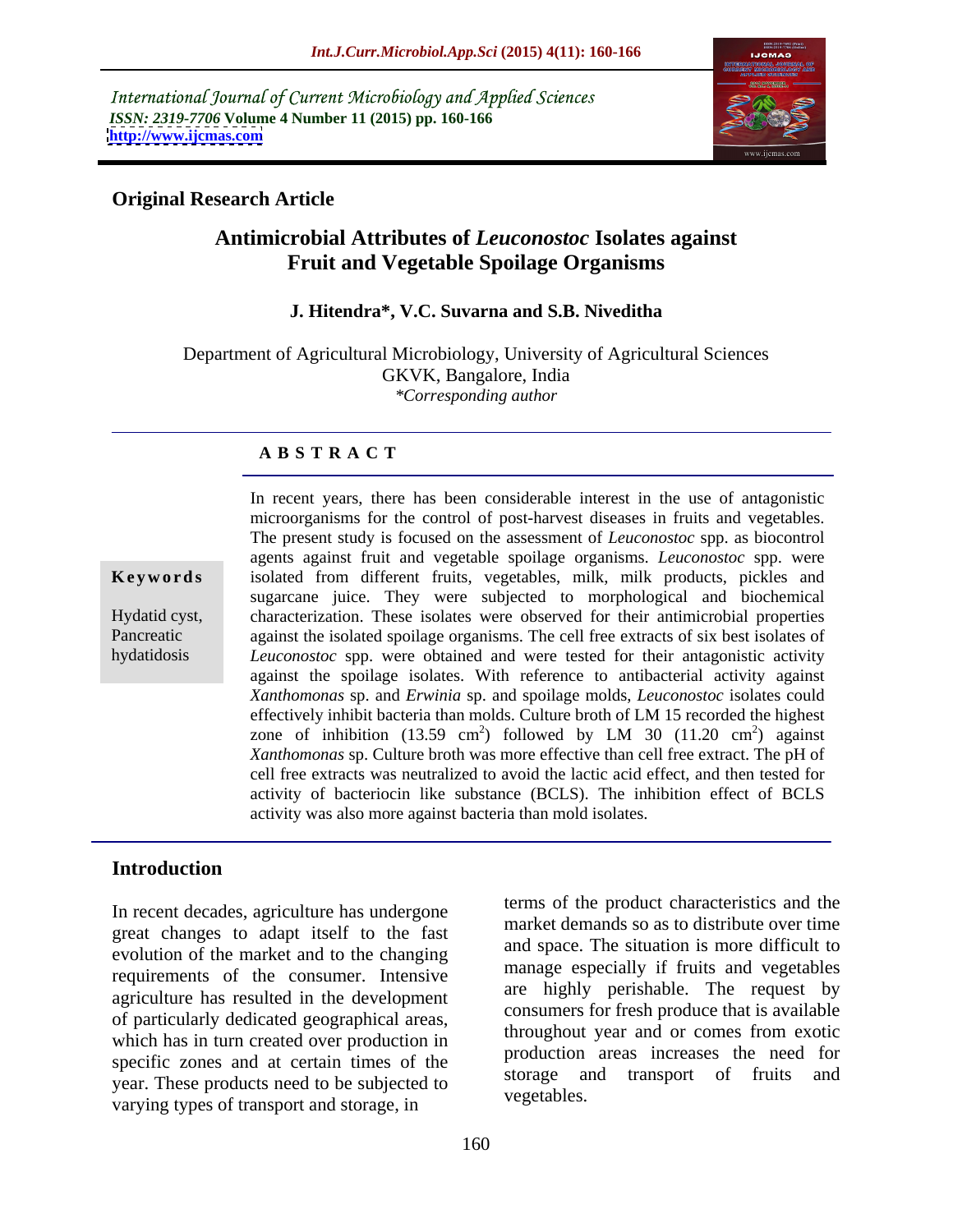The decrease in postharvest losses of fruits hypochlorite for surface sterilization and and vegetables can provide an effective way of increasing food availability and reducing

Generally post harvest spoilages are caused and the biocontrol agents to check the observed for spoilage. spoilage. Biocontrol agents used in this study were *Leuconostoc* spp. The Number of samples spoiled against the spoilage microorganisms has been studied under *in vitro* conditions.

#### **Isolation of** *Leuconostoc* **spp.**

*Leuconostoc* spp. was isolated using De of grapes, papaya, mango, carrot, tomato,

Spoiled fruits and vegetables were collected from the local markets in sterile polythene bags. Infected tissue was removed using computed in terms of square centimeters. sterile knife and subjected for Higher area of zone of inhibition indicated microbiological analysis, spoilage bacterial isolates were *Erwinia* spp. *Xanthomonas*  spp. and fungal isolates *viz., Aspergillus* spp. *Penicillium* spp.

#### **Test for infectivity of spoilage isolates**

The spoilage isolates were tested for their infectivity by wound prick method. Healthy fresh fruits and vegetables were selected. Fruits were washed in tap water and soaked in 3 per cent solution of sodium

the land needed for its production (Kader, pricking with sterile needles. The inoculum 2005). suspension of 48 h old cultures of spoilage by wound pathogens. So, the research has pricked area. The inoculated fruits were been focused on those spoilage organisms incubated in sterile polythene bags and known area of fruit and vegetables were marked on the surface and were bruised by bacteria and 72 h old cultures of mold suspensions were inoculated to the needle observed for spoilage.

antimicrobial activity of *Leuconostoc* spp.

#### **Material and Methods Antimicrobial activity of** *Leuconostoc* **isolates against spoilage bacteria and molds under** *in vitro* **conditions**

Mann, Rogosa and Sharpe (MRS) medium. antimicrobial activity against spoilage Healthy, fresh fruits and vegetable samples microorganisms *viz.*, Aspergillus sp., milk, curds and pickles were subjected to *Erwinia* sp, isolated from spoiled fruits and microbiological analysis for isolation of vegetables. These organisms were chosen as *Leuconostoc* spp. using standard plate count they have been reported often as post technique. harvest spoilage agents of fruits and **Isolation of spoilage organisms** considerable loss (Goland, 2001). *Leuconostoc* isolates were screened for their antimicrobial activity against spoilage microorganisms *viz., Aspergillus* sp., *Penicillium* sp., *Xanthomonas* sp. vegetables and are known to cause

> The diameter of clear zone around the well was measured. The area of inhibition was greater antimicrobial activity. The area of zone of inhibition was calculated using the formula (Trias *et al.,* 2008).

Area of the zone of inhibition =  $\pi$  (R+r) (Rr)

Where  $R=$  is the radius of the zone of inhibition

 $r=$  is the radius of the agar well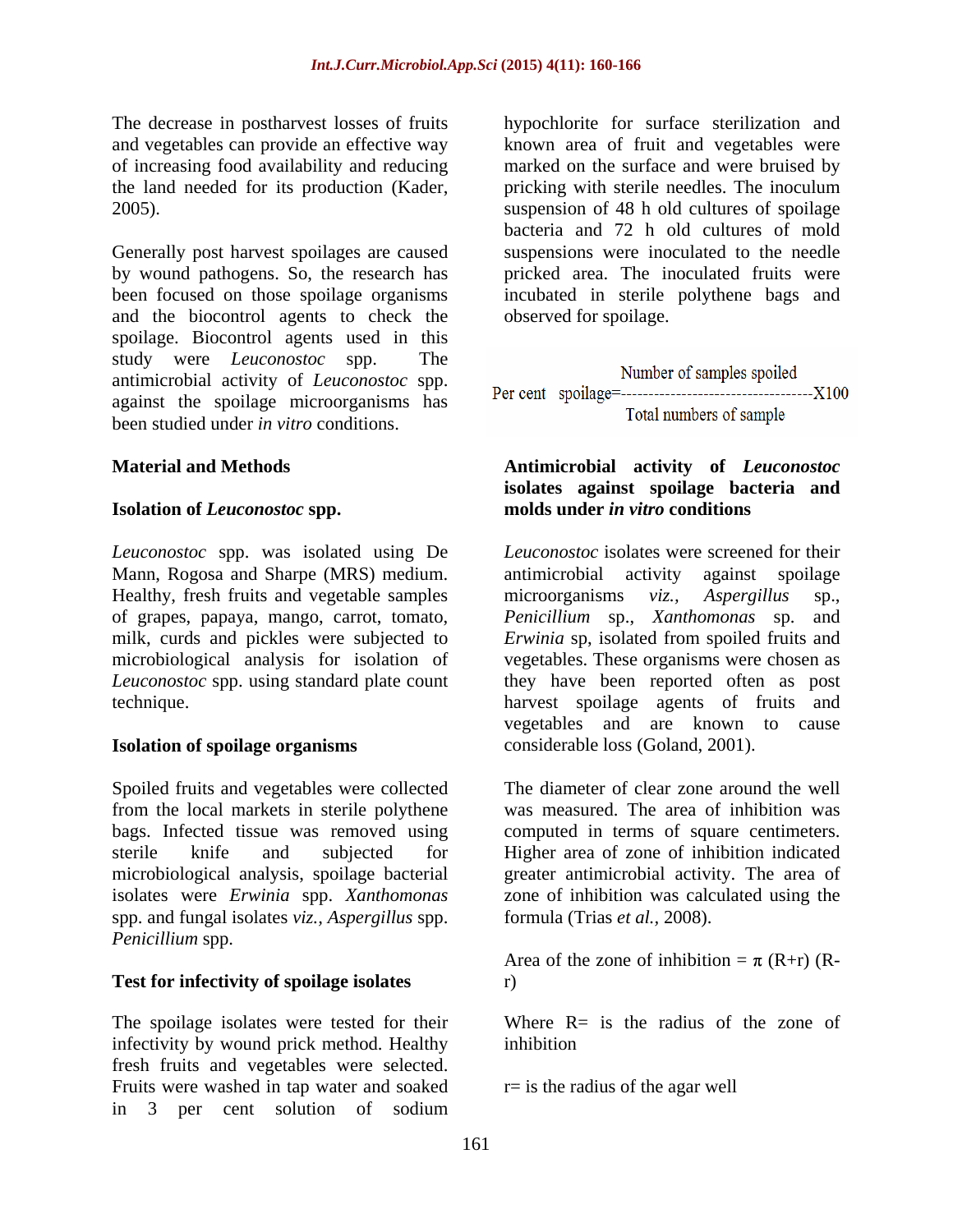#### **Antimicrobial activity of cell free extracts against spoilage organisms**

The cell free extracts of the efficient analyzed using CRD and with Duncan's *Leuconostoc* isolates were used to study the multiple range test for the test of antimicrobial activity by agar well diffusion significance by using M Stat software. The assay technique (Casla *et al.*, 1996). probability test was done with Turkey's test Actively growing cultures of the selected *Leuconostoc* sp. were inoculated to MRS broth and incubated at room temperature for **Results and Discussion** 36 h. Cells were removed by centrifugation at 12,000 rpm for 15min. The filtrates were **Isolation of** *Leuconostoc* **spp.** *Leuconostoc* used to evaluate antimicrobial activity by spp. were isolated from different food agar well diffusion method. Zone of sources such as from fruits vegetables, milk, inhibition around the wells depicted the pickles, sugarcane juice and green leaves. antimicrobial activity. Comparative study *Leuconostoc* spp. is present in many natural between cell free extract and culture broth ecological niches like phyllosphere and was carried out. The roots from where they are easily propagated

The selected *Leuconostoc* isolates were grown in MRS broth (pH 6.5) at room bacteria were isolated from spoiled fru<br>temperature. Broth was transferred vegetable samples. Bhattacharya aseptically to pre sterilized centrifuged tubes after it attained turbidity. The culture was centrifuged at 12,000 rpm for 15 minutes at  $4<sup>0</sup>C$ . The supernatant broth was loaded to pre sterilized syringe fitted with 0.45 µ membrane filter. The filtered cell free extract had acidic pH and it was adjusted to the antimicrobial activity of organic acids

Actively growing cultures of *Erwinia* and using sterile cork borer (7mm diameter) and cell free extract  $(50 \text{ µl})$  was inoculated into the well. The plates were incubated at room Test for infectivity temperature for 36 h and observations were recorded. The spoilage isolates of bacteria and molds

### **Statistical analysis**

The results of the experiments were using systat 10.1 version soft ware.

## **Results and Discussion**

**Effects of Bacteriocin like substances** Ennahars *et al.* (2003) reported that, they are **(BLSC) against the spoilage bacteria and** commonly found in sugar processing liquors **molds** and fermented foods. into various niches such as vegetable silage. and fermented foods.

temperature. Broth was transferred neutral pH by using 0.1 M NaOH to exclude spoilage microorganisms of fresh fruits and (Schillinger *et al.,* 1991). from spoiled fruits and vegetables belonged Xanthomonas sp. having population of 10<sup>5</sup> associated ones with fruits and vegetables. cfu/ml were inoculated to molten nutrient Samson (2001) reported that *Penicillium* sp. agar medium at the rate of 2.5 per cent. and *Aspergillus* sp.are responsible for Wells were scooped in the agar medium causing spoilage in a wide range of fruits **Isolation of spoilage organisms** Spoilage bacteria were isolated from spoiled fruit and vegetable samples. Bhattacharya and Mukherjee (1986) found that *Erwinia* and *Xanthomonas* spp. were responsible for causing severe post harvest diseases of fruits and vegetables stored at normal temperature. Spadaro and Gullino (2004) reported that *Erwinia carotovora* and *Xanthomonas vesicatoria* have been described as common spoilage microorganisms of fresh fruits and vegetables. The dominant cultures, isolated to the genera of *Aspergillus* and *Penicillium* sp. These genera are the most commonly and vegetables.

## **Test for infectivity**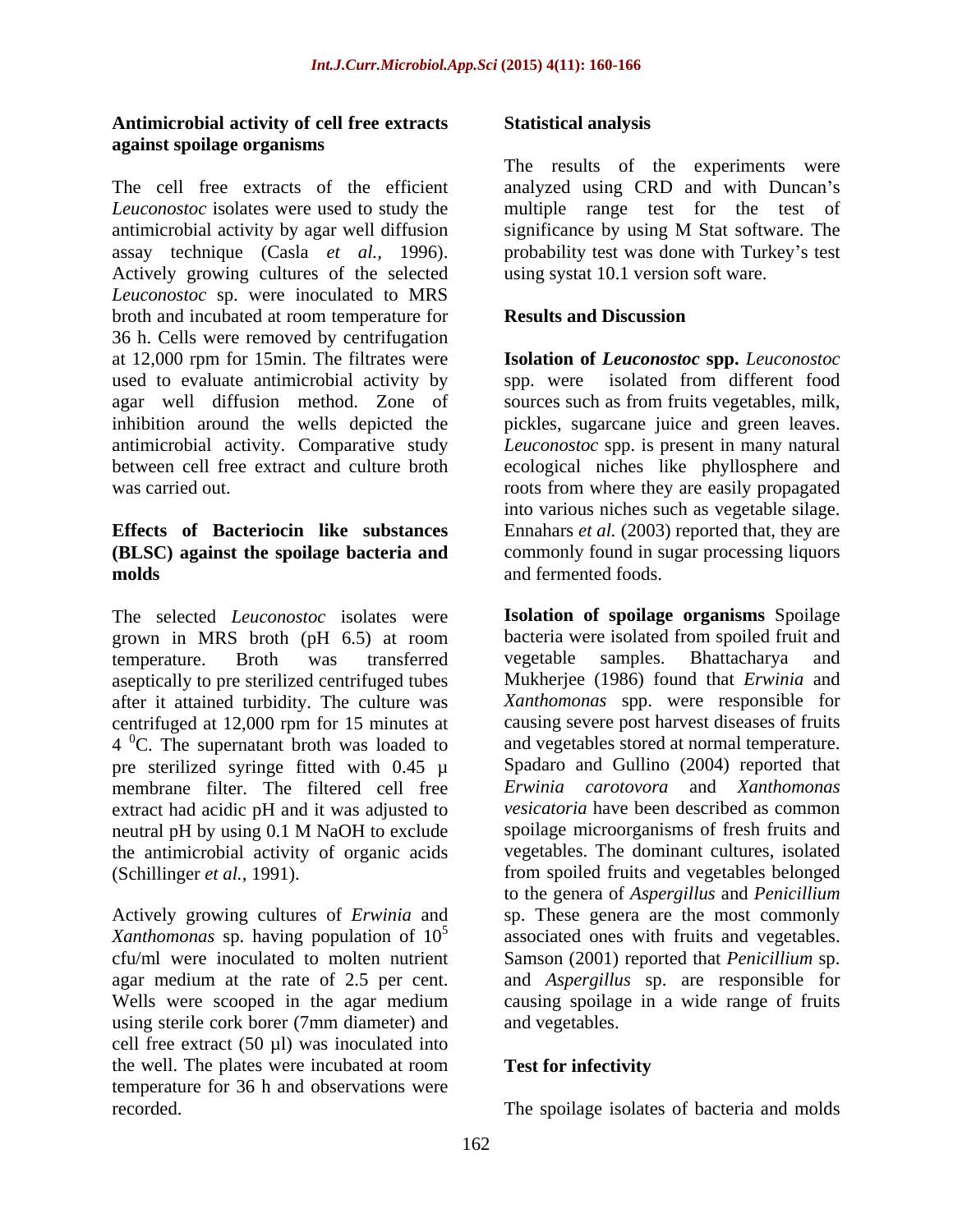capable of hydrolyzing pectin were **Antimicrobial activity of cell free extracts** subjected to pathogenicity test by **of** *Leuconostoc* **isolates against spoilage** inoculating these organisms into healthy **organisms** fruits and vegetables by pin prick method.

severe infection. There are reports that *Aspergillus* sp. and *Penicillium* sp. cause post harvest diseases in fruits and vegetables

# **Antibacterial activity of** *Leuconostoc*

*Leuconostoc* isolates were tested against the highest zone of inhibition compared to other isolates. *Leuconostoc* isolate LM04 showed the highest zone of inhibition **Bacteriocin like substance activities** against *Aspergillus* sp (APY) and *Penicillium* sp. (PPLM).

differing from each other. These isolates were on par with LM(s) isolate. Klingberg *et* substance (BLSC). LM 14 and LM30

The inhibitory activity of *Leuconostoc* sp. spoilage organisms is the result of more than one mechanisms operating against pathogenic and spoilage organisms.

# **organisms**

Majority of the isolates expressed spoilage Efficient six isolates were selected to study symptoms at different intervals. the effect of antimicrobial activity of cell Mold isolates APY and PLPM followed by the selected spoilage microorganisms. The X1a and ETT bacterial isolates caused highest inhibition was found with LM30 *i.e.* (Akthar *et al.,* 2013), thus upholding our inhibit *Penicillium* sp. The highest inhibition results. of molds was recorded with LM04 cell free **isolates against isolated spoilage** inhibit *Penicillium* sp. The inhibitory **organisms** activity against molds was more in culture *Xanthomonas* and *Erwinia* isolates. It was than the cell free extracts. Similar types of seen that *Leuconostoc* isolates LM04, results were also reported. Among both the LM14, LM15, LM29 and LM30 exhibited mold species *Penicillium* sp. was the free extracts of *Leuconostoc* isolates against the selected spoilage microorganisms. The  $2.51 \text{ cm}^2$ . The culture broth was three times more effective than the cell free extracts. Cell free extracts three out of six could extracts followed by LM14 and LM30. The strains LM15, LM29 and LM(s) could not broth than cell free extracts. The culture broth was almost two times more effective sensitive (Melin *et al.,* 2004).

## **Bacteriocin like substance activities (BLSC)**

All other treatments were significantly to avoid the lactic acid effect, and then *al.* (2006) reported that *Leuconostoc* sp. showed the highest inhibitory activity inhibited the growth of several pathogenic against *Xanthomonas* sp. LM15 and LM29 organisms. were inactive against *Xanthomonas* sp. could be attributed to the creation of hostile LM30 showed the highest inhibitory effect environment for pathogenic and spoilage against *Aspergillus* sp. LM30 and LM(s) organisms, even though, several showed the highest inhibitory activity mechanisms are elucidated for such effects, against *Penicillium* sp. also. The inhibition the net effect in terms of suppression of effect of BLSC activity was more against The pH of cell free extracts was neutralized tested for activity of bacteriocin like substance (BLSC). LM 14 and LM30 Similarly with *Erwinia* sp. LM15 and LM30 showed the highest inhibitory activity. bacteria than mold isolates.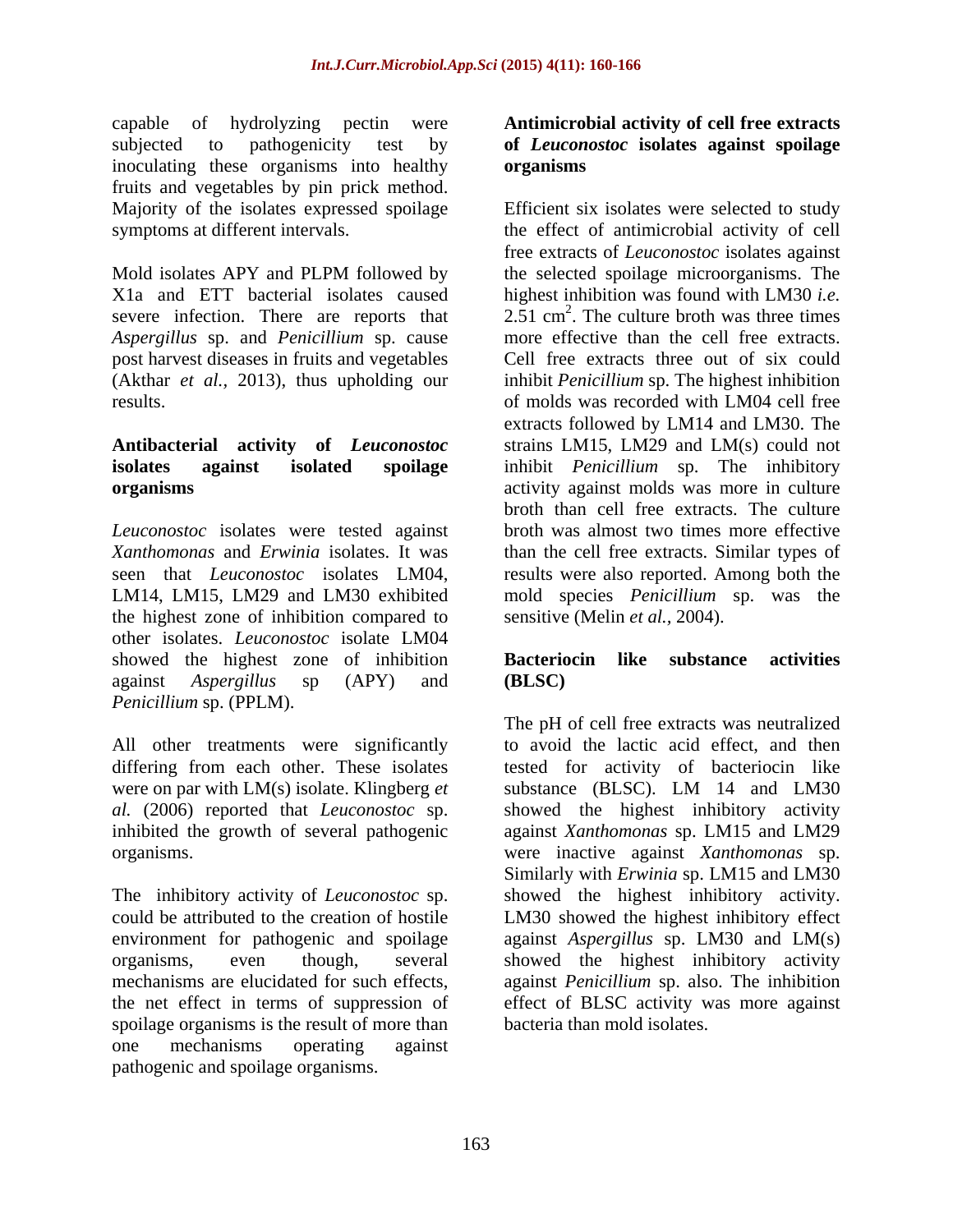| Leuconostoc                       |                        |                           | Zone of inhibition $\text{cm}^2$ ) |                    |
|-----------------------------------|------------------------|---------------------------|------------------------------------|--------------------|
| <b>Isolates</b>                   | <b>Xanthomonas</b>     | Erwinia sp.               | Aspergillus sp.                    | Penicillium        |
|                                   | sp. $(X1a)$            | (ETT)                     | (APY)<br>4.06 <sup>abc</sup>       | sp.(PPLM)          |
| LM01<br>LM02                      | $07.23^{\text{abc}}$   | $00.00^n$                 |                                    | $1.26^{ab}$        |
|                                   | 09.65 $\rm^{abc}$      | $09.38$ <sup>abcde</sup>  | 2.20 <sup>cd efg</sup>             | $1.91^{ab}$        |
| LM03                              | $06.33^{bc}$           | $09.34$ <sup>abcd</sup>   | $3.82$ <sup>abcd</sup>             | $1.13^{ab}$        |
| LM04                              | $11.45^{ab}$           | $12.51^{\circ}$           | $5.25^{\rm a}$                     | $3.32^{\circ}$     |
| LM05                              | $09.18^{abc}$          | $01.12^{lmn}$             | $1.69$ <sup>efghi</sup>            | $2.04^{ab}$        |
| LM06                              | $05.20$ <sup>bcd</sup> | $11.36$ <sup>abcd</sup>   | $3.46^{\text{abcde}}$              | 2.01 <sup>ab</sup> |
| LM07                              | $07.42^{\text{abc}}$   | $06.42$ <sup>efghi</sup>  | $2.01^{\text{defgh}}$              | $1.59^{ab}$        |
| LM08                              | 04.49 <sup>cd</sup>    | $05.78$ <sup>efghi</sup>  | $3.31$ bcdef                       | $2.23^{ab}$        |
| LM09                              | $07.41$ <sup>abc</sup> | $08.76$ bcdef             | $1.85$ <sup>defghi</sup>           | $1.91^{ab}$        |
| LM10                              | $10.18$ <sup>abc</sup> | $09.04$ <sup>abcdef</sup> | $2.33$ <sup>cdefgh</sup>           | $2.11^{ab}$        |
| LM11                              | $08.54$ <sup>abc</sup> | $07.78^{\rm defgh}$       | 2.56 <sup>cdefg</sup>              | $2.46^{\circ}$     |
| LM12                              | $07.41$ <sup>abc</sup> | $07.93$ <sup>cdefgi</sup> | 3.00 <sub>bcdefg</sub>             | $1.18^{ab}$        |
| LM13                              | $09.34^{abc}$          | $09.27$ <sup>abcdef</sup> | $2.66^{\text{cdefg}}$              | 0.00 <sup>b</sup>  |
| LM14                              | 10.11 <sup>abc</sup>   | $11.59^{abc}$             | $4.79^{ab}$                        | $3.24^{\rm a}$     |
| LM15                              | $13.59^{a}$            | $12.22^{ab}$              | $2.92$ bcdefg                      | $1.57^{ab}$        |
| LM16                              | $03.29^{cd}$           | $02.27$ <sup>klmn</sup>   | $1.86$ <sup>defghi</sup>           | $1.55^{ab}$        |
| LM17                              | $07.28^{abc}$          | $00.00^n$                 | $2.11$ <sup>cdefghi</sup>          | $2.32^{ab}$        |
| LM18                              | 00.00 <sup>d</sup>     | 04.39 <sup>hijkl</sup>    | 1.35 <sup>fghi</sup>               | 0.00 <sup>b</sup>  |
| LM19                              | 05.67 <sup>bcd</sup>   | $02.90^{\text{jklmn}}$    | 2.99 <sup>bcdefg</sup>             | $2.52^{\rm a}$     |
| LM20                              | $08.59$ <sup>abc</sup> | $05.07$ <sup>ghijk</sup>  | $1.63$ <sup>efghi</sup>            | $2.53^{\circ}$     |
| LM21                              | $10.65$ <sup>abc</sup> | $06.85$ <sup>efghi</sup>  | $0.00^{i}$                         | $1.13^{ab}$        |
| LM22                              | $07.03^{bc}$           | $07.79$ <sup>defg</sup>   | $1.68$ <sup>efghi</sup>            | $1.60^{ab}$        |
| LM23                              | $06.21^{bc}$           | 06.08 <sup>efghi</sup>    | $0.00^{\scriptscriptstyle 1}$      | $1.28^{ab}$        |
| LM24                              | $05.24^{bcd}$          | $00.79^{mn}$              | $2.04^{\text{cdefgh}}$             | 0.00 <sup>b</sup>  |
| LM25                              | $08.89$ <sup>abc</sup> | $05.53$ <sup>fghijk</sup> | 0.96 <sup>ghi</sup>                | 2.07 <sup>ab</sup> |
|                                   | 00.00 <sup>d</sup>     | $03.57$ <sup>ijklm</sup>  | $2.37^{\text{cdefgh}}$             | $2.27^{ab}$        |
| $\frac{\text{LM26}}{\text{LM27}}$ | $04.21^{\text{cd}}$    | $00.00^n$                 | $3.08b^{cdef}$                     | $2.26^{ab}$        |
| LM28                              | $08.33^{abc}$          | $04.48$ hijk              | 1.00 <sup>ghi</sup>                | $1.91^{ab}$        |
| LM29                              | $11.26^{ab}$           | $08.31^{\text{cdefg}}$    | 1.49 <sup>efghi</sup>              | $2.56^{\circ}$     |
| LM30                              | $11.62^{ab}$           | 10.81 <sup>abcd</sup>     | $3.44$ <sup>abcde</sup>            | $3.29^{a}$         |
| LM(S)                             | $11.20^{ab}$           | 08.87 <sup>abcdef</sup>   | 2.49 <sup>cdefg</sup>              | $1.62^{ab}$        |
|                                   |                        |                           |                                    |                    |

| Table.1 Antimicrobial activity of Leuconostoc isolates against spoilage isolates |  |  |  |
|----------------------------------------------------------------------------------|--|--|--|
|                                                                                  |  |  |  |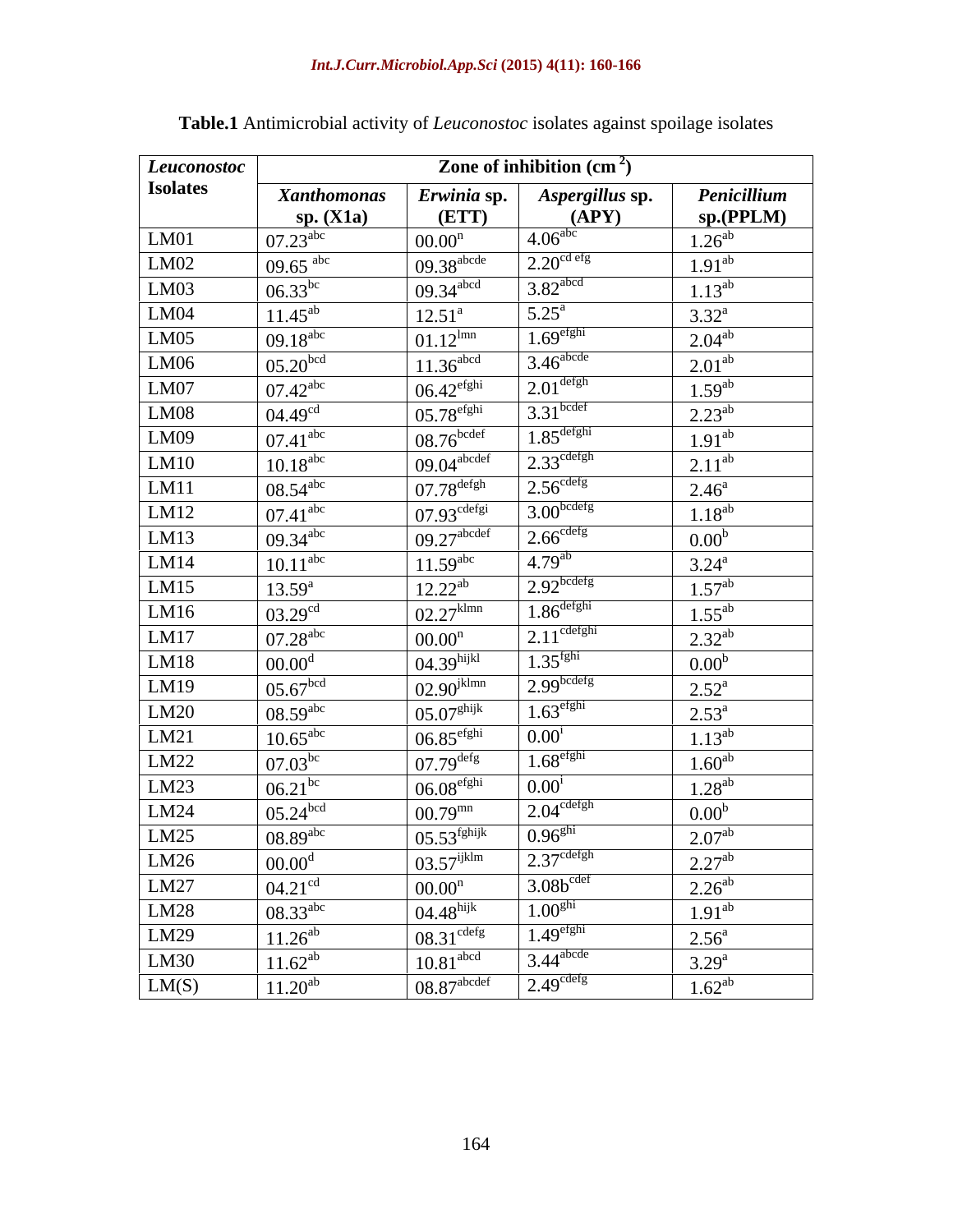| <b>Leuconostoc</b><br>isolate | Zone of inhibition $\text{cm}^2$ )                    |                      |                                  |                 |                              |                                  |                                 |                              |
|-------------------------------|-------------------------------------------------------|----------------------|----------------------------------|-----------------|------------------------------|----------------------------------|---------------------------------|------------------------------|
|                               | Penicillium sp.<br>Aspergillus sp.<br>(PPLM)<br>(APY) |                      | (X1a)                            | Xanthomonas sp. |                              | Erwinia sp.<br>(ETT)             |                                 |                              |
|                               | Culture<br>broth                                      | Cell free<br>extract | Culture<br>broth                 | Cell<br>tree    | Culture<br>broth             | Cell<br>tree                     | Culture<br>broth                | Cell<br>free                 |
|                               |                                                       |                      |                                  | extract         |                              | extract                          |                                 | extract                      |
| LM04                          | $5.25^{\circ}$                                        | $2.14^{a}$           | $3.32^{\circ}$                   | $3.21^{\circ}$  | $11.45^a$                    | $4.93^{\circ}$                   | $11.36^{ab}$                    | $5.91^{\circ}$               |
| LM14<br>LM15                  | $2.99^{a}$<br>$2.92^{ab}$                             | $\pm 21^5$<br>1.J I  | $2.32^{\rm a}$<br>$1.57^{\circ}$ | $2.51^{a}$      | $10.11^a$<br>$13.59^{\rm a}$ | $4.79^{\rm a}$<br>$5.57^{\circ}$ | $11.59^{ab}$<br>$12.22^{\rm a}$ | $6.14^{a}$<br>$7.37^{\rm a}$ |
| LM29                          | 1.49                                                  |                      | $2.56^{\circ}$                   |                 | $11.26^{\circ}$              | $4.73^{\circ}$                   | $8.31b^c$                       | $4.92^{\rm b}$               |
| LM30                          | $3.44^{ab}$                                           | $2.51^{\circ}$       | $3.29^{a}$                       | $2.26^{al}$     | $11.62^a$                    | $4.84^{\rm a}$                   | $7.78^{\circ}$                  | $4.42^{\circ}$               |
| LM(S)                         | 2.49                                                  | $2.05^{\circ}$       | $1.62^a$                         |                 | $11.20^a$                    | 5.98 <sup>a</sup>                | 8.87 <sup>abc</sup>             | 4.35 <sup>c</sup>            |
| <b>MEANS</b>                  | 3.09                                                  | 1.33                 | 2.44                             | 1.33            | 11.53                        | 5.14                             | 10.02                           | 5.51                         |

**Table.2** Antimicrobial activity of cell free extracts of Leuconostoc isolates

Note: Values are average of three replications.

The present study leads to a conclusion that **Reference** *Leuconostoc* spp. have a major potential use in biopreservation because they are safe to Akthar, N., Anjum, T., Jabeen, R. 2013. consume and during storage they naturally dominate the microflora of many foods. The fungi from citrus sampled from They have Generally Recognized As Safe (GRAS) status (Stiles, 1996). (GRAS) status (Stiles, 1996). Pakistan. *Int. J. Agric. Biol.,* 15:

The ability of *Leuconostoc* spp. to promote Bhattacharya, Mukherjee, 1986. Soft rot of safety or quality is linked to excreted storage tissues due to some organic acids subsequent pH reduction and many other antimicrobial compounds such as CO<sub>2</sub>, diacetyl, hydrogen peroxide and *Agric.*, 30: 75–82.<br>bacteriocins (Hemme and Foucaud, 2004). Casla, D., Requena, T., Bio preservation is gaining popularity as it forms a part of organic farming.

There is an increasing passion for eco friendly products by the public. Commercial production of dextrans and levans IFPL 105. *J. Appl. Bacteriol*., 81: by *Leuconostoc mesenteroides* for use in biochemical and pharmaceutical industry Ennahars, Cai, Y., Fugita, Y. 2003, has been carried out for more than 50 years. Dextrans are used in the manufacture of blood plasma extenders, heparin substitutes for anticoagulant therapy, cosmetics and  $DNA$  analyzed. Appl. Environ. other products (Sutherland, 1996). Microbiol., 69: 444–451.

## **Reference**

- Isolation and identification of storage fungi from citrus sampled from major growing areas of Punjab, 1283–1288.
- storage tissues due to some uncommon bacteria. Some epidemiologyical aspects. *Indian Agric.*, 30: 75–82.
- bacteriocins (Hemme and Foucaud, 2004). Casla, D., Requena, T., Gomez, R. 1996. Antimicrobial activity of lactic acid bacteria isolated from goat's milk and artisanal cheeses: Characterization of a bacteriocin produced by *Lactobacillus curvatus*  $35 - 41.$ 
	- Phylogenitic diversity of lactic acid bacteria associated with paddy silage as determined by 16s ribosomal DNA analyzed. *Appl. Environ. Microbiol.,* 69: 444 451.
	- Goland, R. 2001. Post harvest diseases of